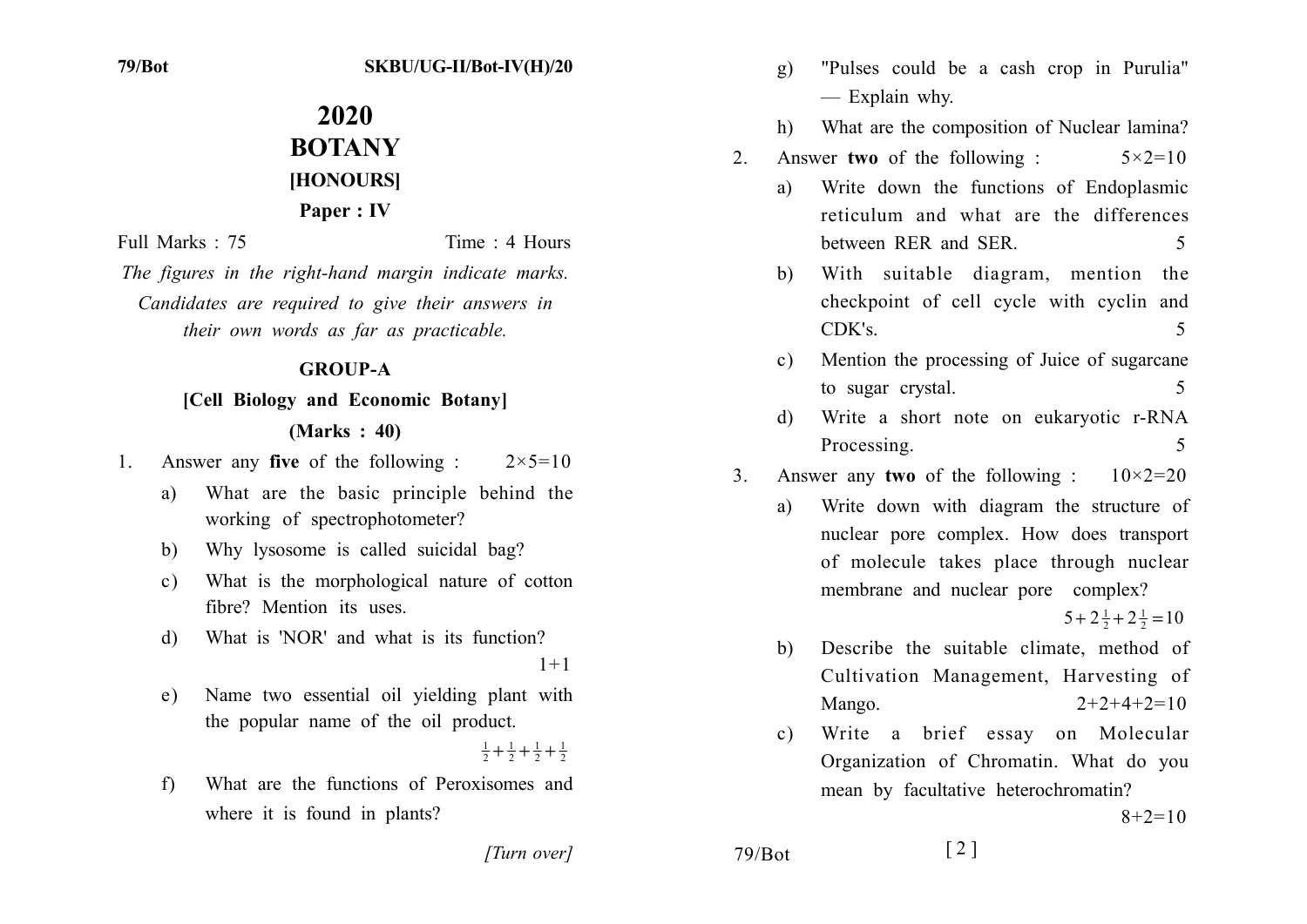Discuss the structure of plasma membrane  $\mathbf{d}$ with labelled sketch. Write a short note on 'Programmed cell death'.  $5+3+2=10$ 

#### **GROUP-B**

#### [Pharmacognosy and Pteridophyta]

### (Marks: 35)

- Answer any two questions :  $2\frac{1}{2}\times 2 = 5$  $4_{\cdot}$ 
	- What is synangia and where it is found? a)
	- Distinguish between apogamy and apospory.  $h)$ What are stromium and annulus?  $1\frac{1}{2} + 1 = 2\frac{1}{2}$
	- What are ligule and glossopodium?  $c)$

 $1\frac{1}{2}+1=2\frac{1}{2}$ 

- Differentiate between eustele and ataccostele. d)
- Answer any two questions:  $5 \times 2 = 10$  $5_{-}$ 
	- Describe the vegetative structure of Rhynia. a) Mention its geologic distribution.  $4+1=5$
	- What are the active principles obtained from  $\mathbf{b}$ Rawolfia serpentina? Mention their uses. What is atropin?  $2+2+1=5$
	- Mention the important xerophytic and  $c)$ hydrophytic adaptations found in *Equisetum*. 5

Why Lepidocarpon called  $is$  $\mathbf{d}$ <sup>a</sup> pseudospermatophyte? Briefly describe the structure of Strobilus of Lepidodendron.

 $2+3=5$ 

- Answer any two questions:  $10 \times 2 = 20$ 6.
	- Compare the sporophytes of Lycopodium and a) Selaginella. Write types and distinctive features of the prothallus of Lycopodium.

 $6+4=10$ 

- What is stele? Describe different types of  $b)$ stele found in Pteridophyte showing their evolution.  $2+8=10$
- Mention the active principle, parts used and  $\mathbf{c}$ ) therapeutic uses of  $(1+\frac{1}{2}+1)\times 4=10$ 
	- Cinchona  $\mathbf{i}$
	- $\overline{11}$ Atropa
	- iii) Andrographs
	- Catharanthus  $iv)$
- Write a brief account of the anatomical  $\mathcal{A}$ structure of *Psilotum* Stem. Compare the development of male gametophytes of Selaginella and Marsilea.  $4+6=10$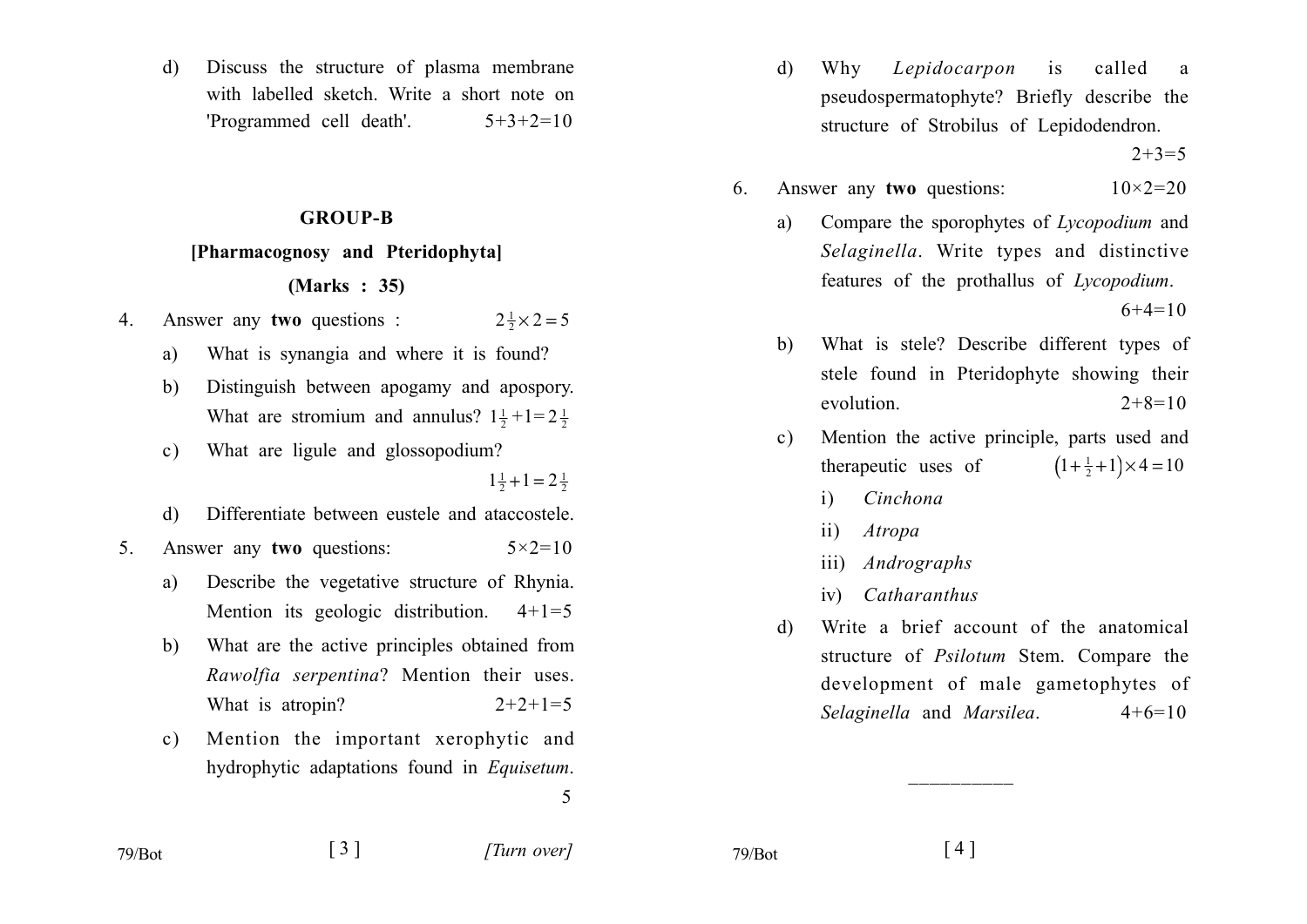#### SKBU/UG-II/Bot-V(H)/20

# 2020 **BOTANY HONOURSI** Paper: V

Time: 2 Hours Full Marks: 50

The figures in the right-hand margin indicate marks. Candidates are required to give their answers in their own words as far as practicable.

- Answer any **five** questions :  $2 \times 5 = 10$  $1$ 
	- Distinguish between autecology and a) synecology.
	- What is mutualism? Cite an example.  $h$
	- What is meant by carrying capacity?  $c)$
	- What is meant by endemic species? Name d) one such species from India.
	- Distinguish between manoxylic and  $e)$ pycnoxylic woods.
	- Mention two angiospermic features of f) Gnetum
- What is the full form of PAN? What is its  $g)$ effect on environment?
- $h)$ What is crassulae?
- Answer any **four** questions :  $5 \times 4 = 20$  $2^{\circ}$ 
	- What is ecological niche? Explain with  $\mathbf{a}$ examples the different types of niches.  $2+3=5$
	- What are the aims of plant geographical  $h)$ studies? Name any six phytogeographical regions of India.  $2+3=5$
	- Give an outline classification of gymnosperm  $c)$ as given by Stewart and Rothwell (1993). 5
	- Name a climbing species of Gnetum. d) Describe the ovulate organ of the genus.  $1+4=5$
	- What is meant by eutrophication? Lotic e) ecosystem how differ from lentic ecosystem?  $2+3=5$
	- What is edge effect? Briefly describe the  $f$ inverted ecological pyramid.  $2+3=5$
	- Discuss the ecological effects of wind and  $\alpha$ ) precipitation on vegetation.  $2\frac{1}{2}+2\frac{1}{2}=5$

[Turn over]

 $80/Bot$